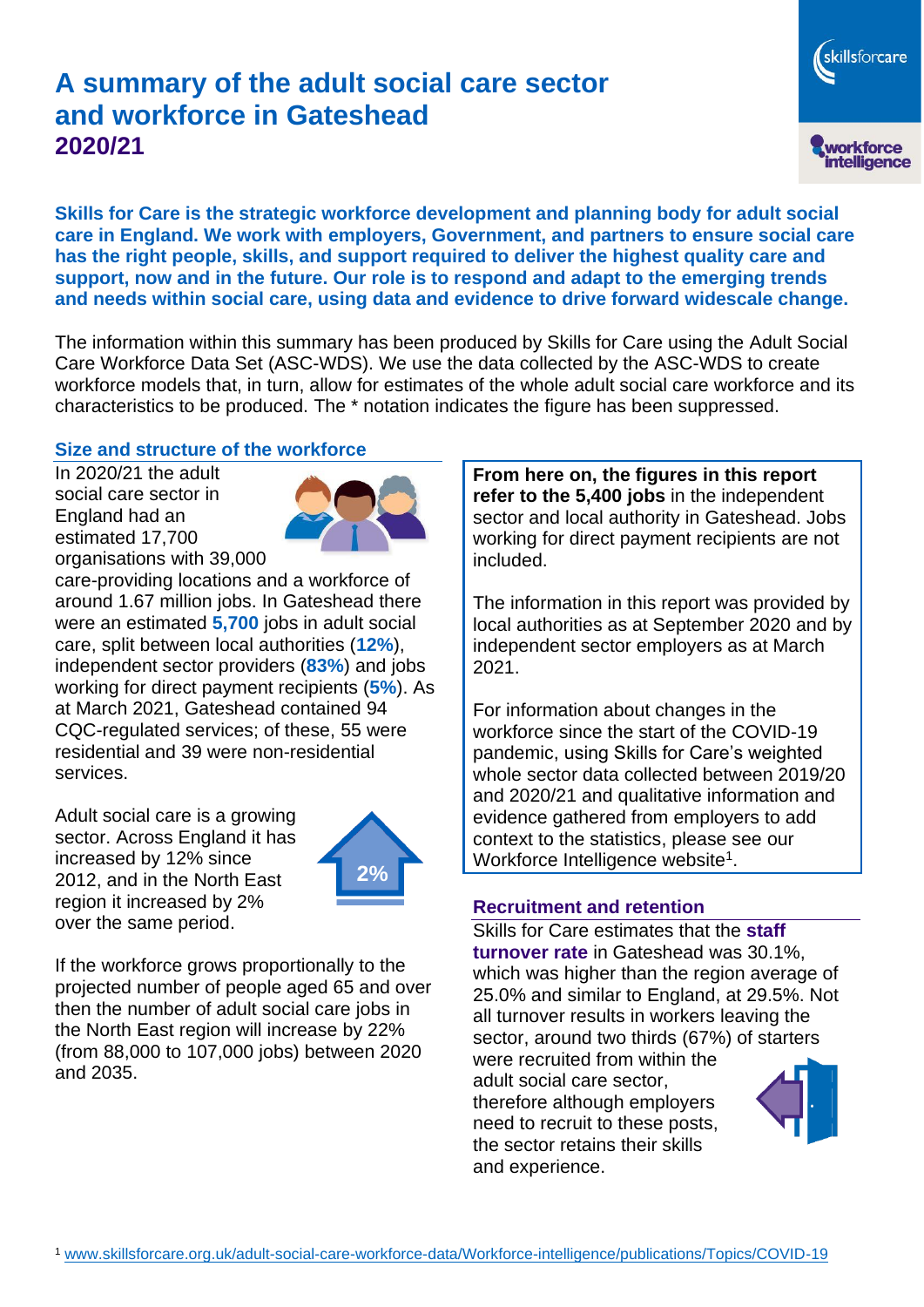Adult social care has an experienced 'core' of workers. Workers in Gateshead had on average **10.6 years of experience in the sector** and 82% of the workforce had been working in the sector for at least three years.

Using both workforce intelligence evidence and our links with employers and stakeholders across England, we know that recruitment and retention is one of the largest issues faced by employers. We have many resources and tools available to help, for example the 'Values-based recruitment and retention toolkit'<sup>2</sup> and 'Seeing potential: widen your talent pool'. <sup>3</sup> For more information please visit: [www.skillsforcare.org.uk/recruitment-retention](http://www.skillsforcare.org.uk/recruitment-retention)

### **Employment information**

We estimate Gateshead had **5,400** adult social care jobs employed in the local authority and independent sectors. These included 375 managerial roles, 250 regulated professionals, 4,000 direct care (including 3,400 care workers), and 850 othernon-care proving roles.

The average number of **sickness days** taken in the last year in Gateshead was 9.2, (10.2 in North East and 9.5 across England). With an estimated directly employed workforce of 5,100, this would mean employers in Gateshead lost approximately **47,000 days to sickness in 2020/21**. In England levels of staff sickness have nearly doubled over the course of the pandemic between 2019/20 and 2020/21, in total around 6 million extra days were lost to sickness than in the year before.

Less than a quarter (16%) of the workforce in Gateshead were on zero-hours contracts. Around a half (51%) of the workforce usually worked full-time hours and 49% were parttime.

## **Chart 1. Proportion of workers on zero hours contracts by area**

**England** North East **Gateshead** 



# **Workforce demographics**

The majority (84%) of the workforce in Gateshead were female, and the average age was 44.8 years old. Workers aged



24 and under made up 8% of the workforce and workers aged over 55 represented 29%. Given this age profile approximately 1,600 people will be reaching retirement age in the next 10 years.

Nationality varied by region, in England 83% of the workforce identified as British, while in the North East region this was 96%. An estimated 95% of the workforce in Gateshead identified as British, 2% identified as of an EU nationality and 3% a non-EU nationality, therefore there was a similar reliance on EU and non-EU workers.

## **Pay**



Table 1 shows the full-time equivalent annual or hourly pay rate of selected job roles in Gateshead (area), North East (region) and England. All figures

represent the independent sector as at March 2021, except social workers which represent the local authority sector as at September 2020. At the time of analysis, the National Living Wage was £8.72.

#### **Table 1. Average pay rate of selected job roles by area**

|                                 | <b>England</b> | Region  | Area    |
|---------------------------------|----------------|---------|---------|
| Full-time equivalent annual pay |                |         |         |
| Social Worker <sup>t</sup>      | £37,100        | £35,000 | £35,800 |
| Registered nurse                | £33,600        | £32,400 | £32,300 |
| Hourly pay                      |                |         |         |
| National Living<br>Wage         | £8.72          | £8.72   | £8.72   |
| Senior care worker              | £10.00         | £9.79   | £10.02  |
| Care worker                     | £9.29          | £9.05   | £9.21   |
| Support and<br>outreach         | £9.53          | £9.36   | £9.35   |

†Local authority social workers only.

Please note that pay varies by sector, with local authority pay generally being higher than independent sector pay.

[www.skillsforcare.org.uk/vba](http://www.skillsforcare.org.uk/vba)